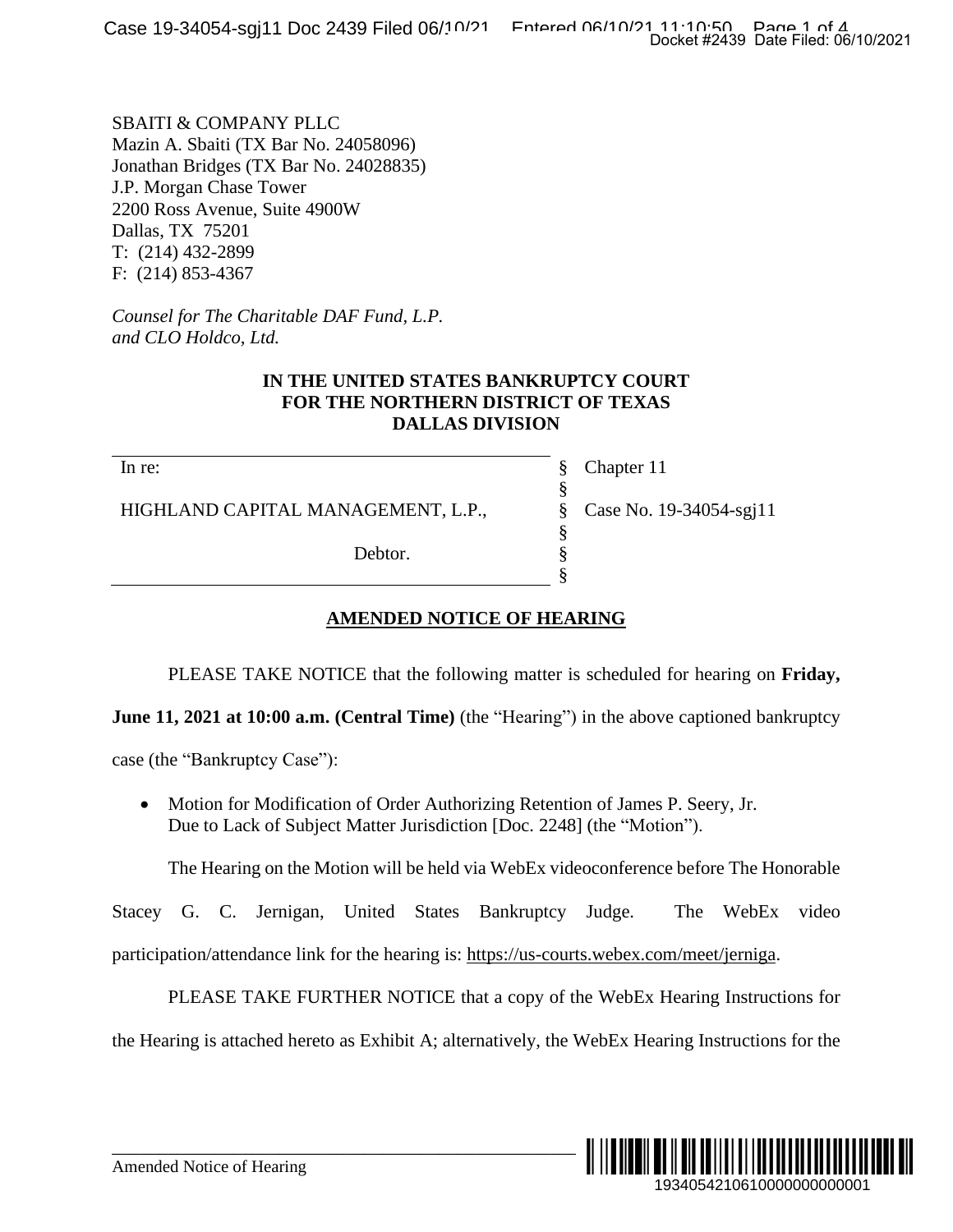Hearing may be obtained from Judge Jernigan's hearing/calendar site at:

\_\_\_\_\_\_\_\_\_\_\_\_\_\_\_\_\_\_\_\_\_\_\_\_\_\_\_\_\_\_\_\_\_\_\_\_\_\_\_\_\_\_\_\_\_\_\_\_\_\_\_\_\_\_\_\_\_\_\_\_\_\_\_\_\_\_\_\_\_\_\_\_\_\_\_\_\_\_

[https://www.txnb.uscourts.gov/judges-info/hearingdates/judge-jernigans-hearing-dates.](https://www.txnb.uscourts.gov/judges-info/hearingdates/judge-jernigans-hearing-dates)

Dated: June 10, 2021 Respectfully submitted,

## **SBAITI & COMPANY PLLC**

*/s/**Mazin A. Sbaiti*

**Mazin A. Sbaiti** Texas Bar No. 24058096 **Jonathan Bridges** Texas Bar No. 24028835 JPMorgan Chase Tower 2200 Ross Avenue – Suite 4900W Dallas, TX 75201 T: (214) 432-2899 F: (214) 853-4367 E: [mas@sbaitilaw.com](mailto:mas@sbaitilaw.com) [jeb@sbaitilaw.com](mailto:jeb@sbaitilaw.com)

**Counsel for The Charitable DAF Fund, L.P. and CLO Holdco, Ltd.**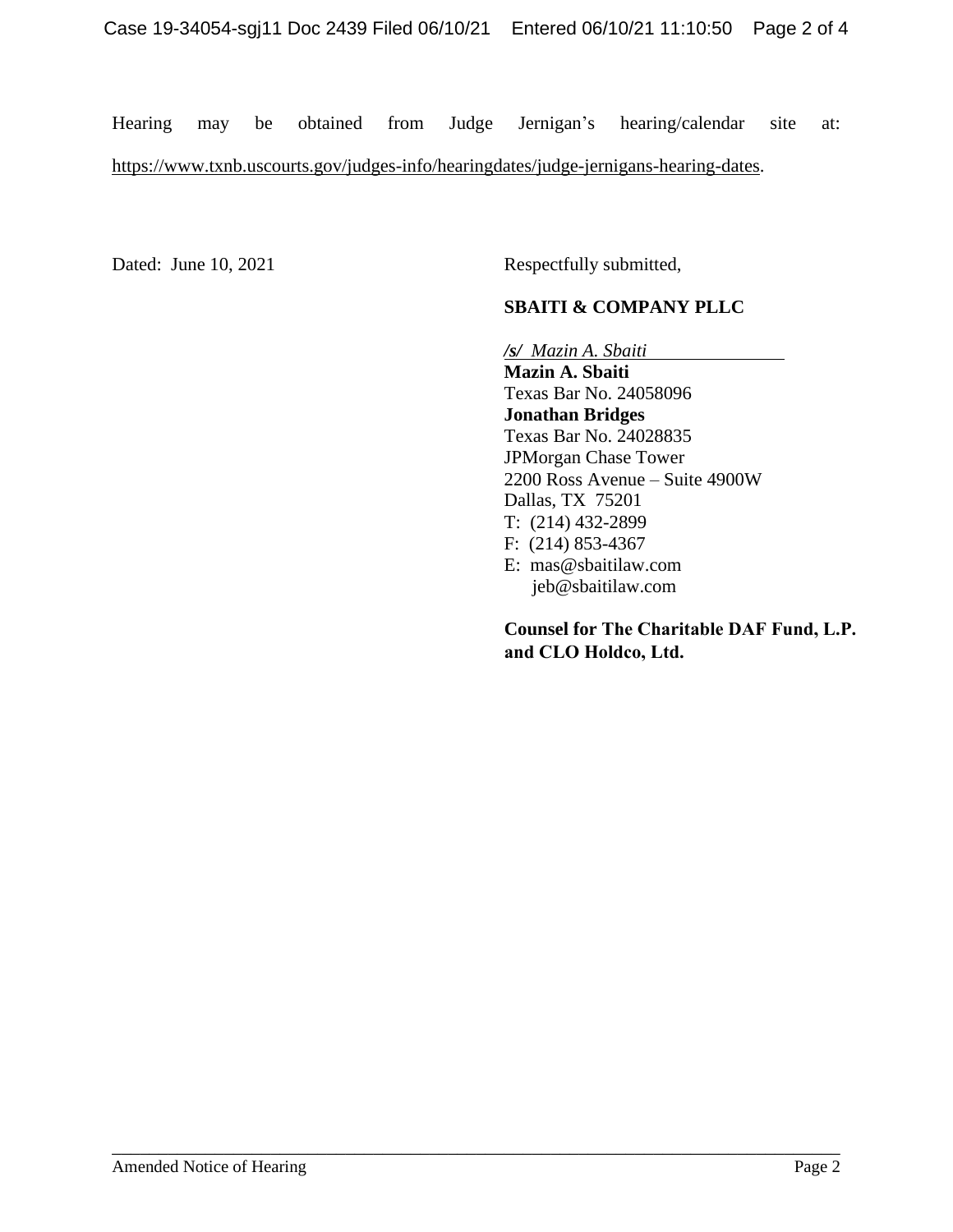# **EXHIBIT A**